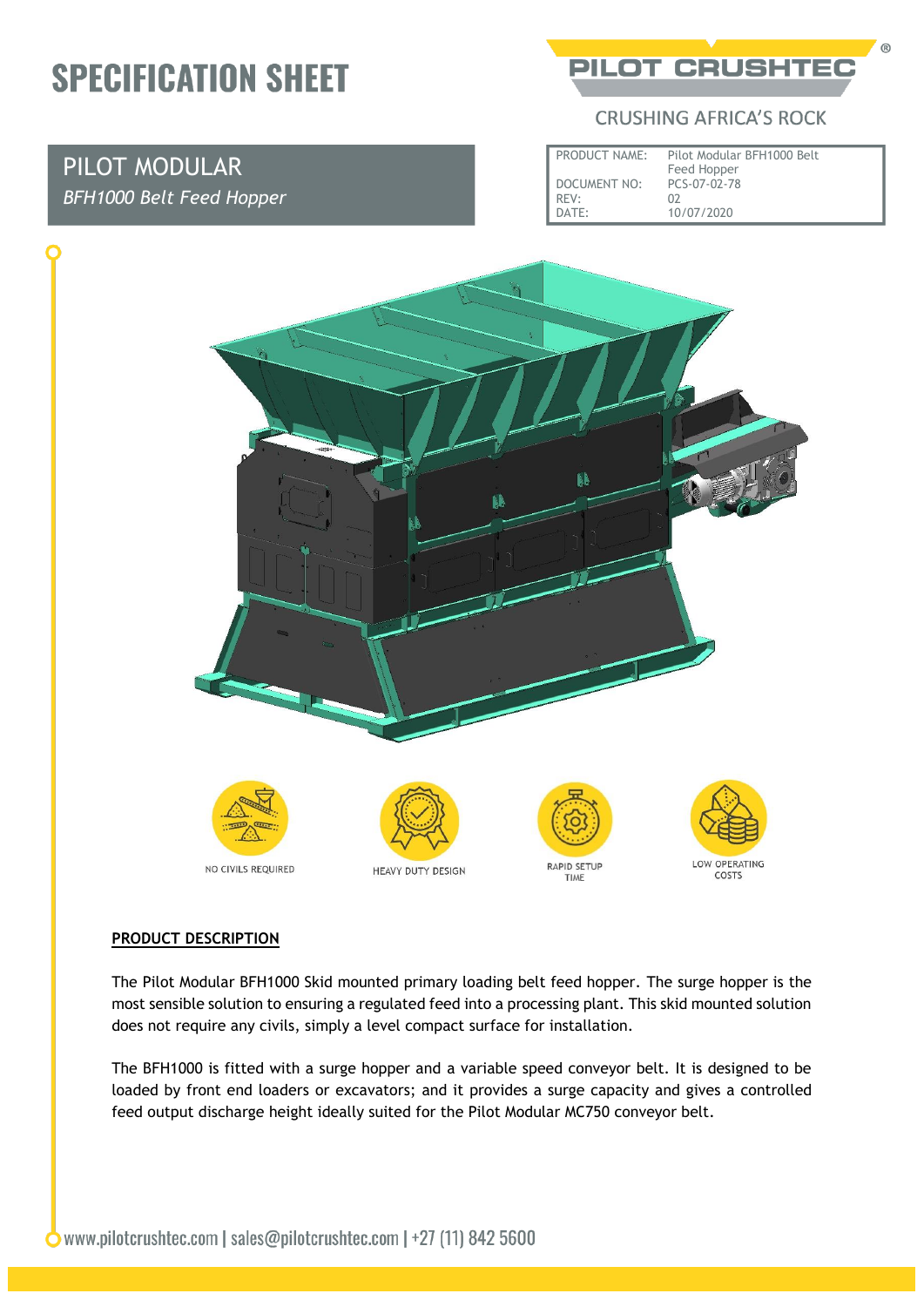

**CRUSHING AFRICA'S ROCK** 

#### **PILOT MODULAR BFH1000 BELT FEED HOPPER SPECIFICATIONS**

| <b>BELT FEED HOPPER</b>   |                                                                            |
|---------------------------|----------------------------------------------------------------------------|
| Hopper:                   | Approximate 4.6 cube meter                                                 |
| Belt:                     | 1050mm, Class 500/4Ply, 6.0mm top cover, 2.0mm bottom<br>cover             |
| <b>Operating Speed:</b>   | 9 - 22 meter per minute                                                    |
| <b>Maximum Feed Size:</b> | 300mm                                                                      |
| Capacity:                 | Up to 500mtph                                                              |
| Power:                    | 15kW, 380V electric motor complete with variable speed<br>drive            |
| <b>SURGE CAPACITY</b>     |                                                                            |
| Bin:                      | Approximate 8.0 cube meter                                                 |
| <b>SKID FRAME</b>         |                                                                            |
| Frame:                    | Heavy-duty support structure                                               |
| <b>Accessories:</b>       | Easy access maintenance and inspection door, centralised<br>greasing point |
| <b>ESTIMATED WEIGHT</b>   |                                                                            |
| Total:                    | 9,100kg                                                                    |
| <b>OPTIONAL EXTRAS</b>    |                                                                            |
| <b>Surge Capacity:</b>    | 500mm Hopper extensions to increase surge capacity                         |

# **BFH000**

 $\bullet$  www.pilotcrushtec.com | sales@pilotcrushtec.com | +27 (11) 842 5600

All reasonable steps have been taken to ensure the accuracy of the publication, however, due to Pilot Crushtec International's policy of continual product development, we reserve the right to make changes in specifications shown herein or improvements at any time without notice or obligation. All capacities and feed sizes are provided as an application aid only. No warranties are expressed or implied.